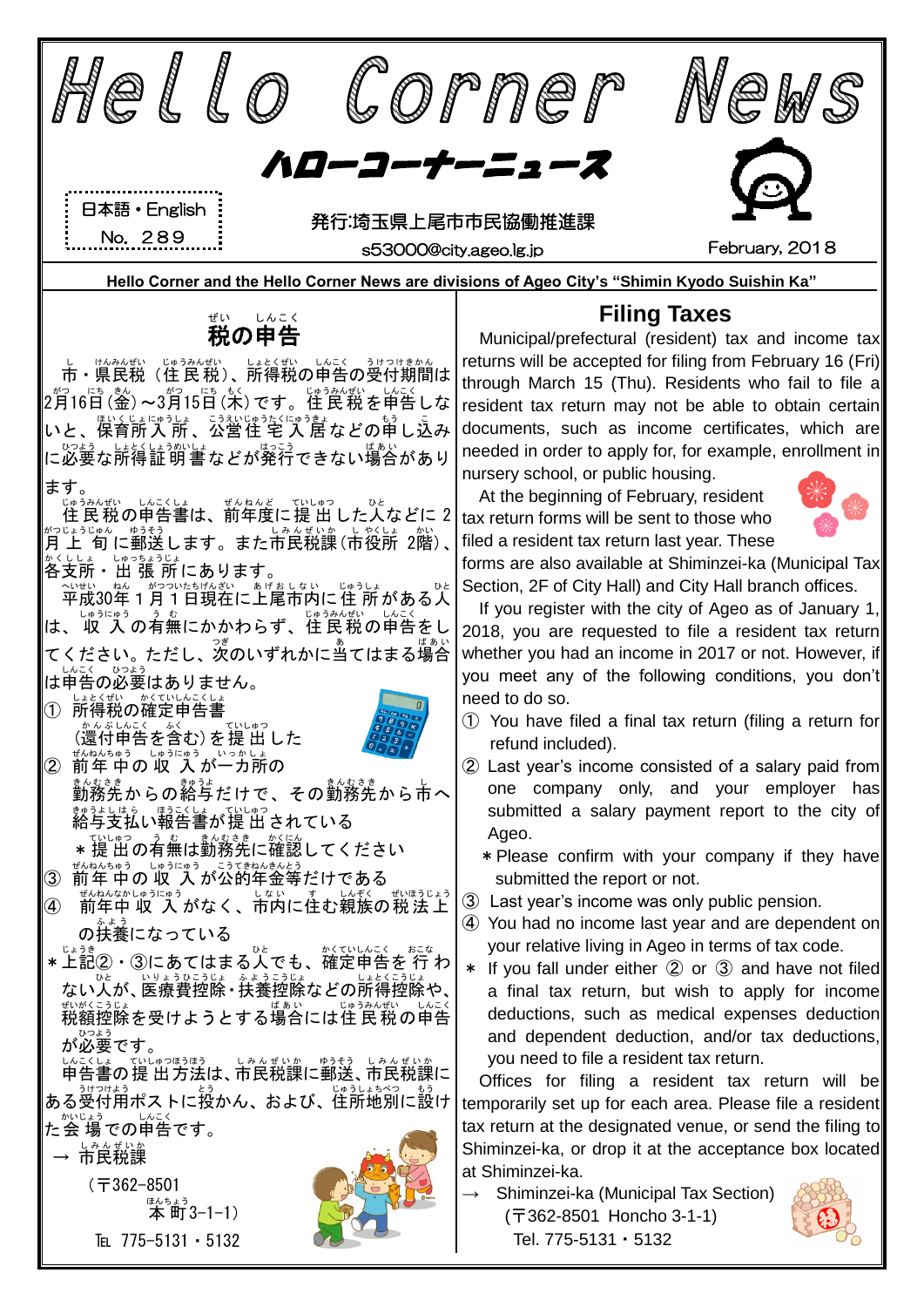# **しんしちょう**<br>**新市長**

ま、ねん がっ ぁげぉいもょうせんまぁ。 あこな はけやまみのる し<br>昨年12月に上尾市長選挙が 行 われ、畠 山 稔 氏が 市長 しちょう に初当選 はつとうせん しました。

#### 国民年金保険料は口座振替で こくみん ねんきん ほけんりょう こうざ ふりかえ

脚裂綺の紛付を口座振替で前納すると割引額が増 えます。現金払いで1年度分を前納すると 3,510<sup>科</sup>の 割引 わりびき ですが、口座 こうざ 振替 ふりかえ で前納 ぜんのう すると 4,150円 えん の割引 わりびき に なります (平成29年度額) 。6ガ月分の前納も口座振替 がお得です。また、<sup>こぅざふり</sup>な。<br>バお得です。また、口座振替では 2年度分を前納する ことができ、1方5,000<sup>私でいど</sup>の割引となります。

申 もう し込 こ みは、年金 ねんきん 手帳 てちょう または納付書 のうふしょ 、預 よ (貯 ちょ )金 きん 通 帳 つうちょう 通 帳 つうちょう 届 とど け出印 でいん を持 も って、金融 きんゆう 機関 きかん または大宮 おおみや 年金 ねんきん ute<br>事務所へ

\* 下期6カ月 (10~3月分) を除く口座振替の前納は、 2月 がつ 28日 にち (水 すい )までに申 もう し込 こ みが必要 ひつよう です。

→ 保険年金課 (市役所 1階)

> TEL 775-5137 / Fax 775-9827 大宮 年金 事務所 おおみや ねんきん じむしょ



TEL 652-3399

#### 児童 手当 じ ど う てあて

。<sub>じょうてあて、う</sub><br>児童手当を受けるには申請が必要で、手当の支給は <sub>げんそく、しんむいっさ。<br>原則、申請した日の翌月分からになります。出 生 や</sub> てんにゅう 〔 どうてぁて )んぱ、<br>転入で児童手当の申請をする場合は、出 生 日や てんにゅう<br>転 入 した日の翌日から数えて 15日以内に申請してく ださい。15日を過ぎて申請した場合、原則として遅れ ──?ま。、てぁて ヒッセッショ<br>た月分の手当を受 給することはできませんので注意 してください。

また、市外への転 出 や、児童を養育しなくなった <sub>ばぁぃ</sub><br>場合には、届出が必要になります。

- ホハ しょぅ しゃい しゅうしょ きゅうりょうまえ しどう<br>対 象 :市内に住 所があり、中学校 修 了 前の児童 (15歳に達する日以降最初の 3月31日まで)を 。。。。<br>養育している人
	- \*児童の住 所は市内で、養育者の住 所が市外 の場合 ばあい 、養育者 よういくしゃ の住所地 じゅうしょち で申請 しんせい してください。

」<sub>はゅうづき</sub><br>支給月:6月/2~5月分

。。。。<br>10月/6~9月分 。。。<br>2月/10~1月分



## **New Mayor**

Ageo city's mayoral election was held last December and Mr. Hatakeyama Minoru was elected for his first term as mayor.

### **Automatic Withdrawal to Pay National Pension Premiums**

、 the automatic withdrawal system for a 6-month You will receive a greater discount on your national pension premiums if you pay in advance through the automatic bank account withdrawal system rather than paying cash. If you make a one-year lump-sum payment in advance in cash, the discount is 3,510 yen. However, if you make the advance payment using the automatic bank account withdrawal system, the discount will be 4,150 yen (the amount in the fiscal year of 2017). A greater discount is also given when using lump-sum advance payment, rather than paying in cash You may also make a 2-year lump-sum advance payment using this withdrawal system. In this case, the discount will be approximately 15,000 yen.

To apply, please bring your national pension book or payment slip, bankbook and seal used for the bank account, to the financial institution or Omiya *Nenkin Jimusho* (Pension Office).

\*To make these lump-sum advance payments through the automatic withdrawal system, excluding for payments applicable to the latter half of this fiscal year (October ~ March), you need to apply by February 28 (Wed).

 $\rightarrow$  Hoken-nenkin-ka (Health Insurance &

Pension Section, 1F of City Hall) Tel. 775-5137 / Fax 775-9827



Omiya Nenkin Jimusho

(Saitama-shi, Kita-ku, Miyahara-cho 4-19-9) Tel. 652-3399

## **Child Allowance**

An application is required in order to receive the Child Allowance/*Jidou Teate*. Generally, you will start receiving Jidou Teate the month after you apply. If you recently had a child or moved to Ageo, you need to apply within either 15 days of the date of your baby's birth or of your move. Please note that, if you apply beyond those 15 days, in principal, you may not be able to receive Jidou Teate for the month(s) during which you have failed to apply.

When you move out of Ageo or no longer have eligible children, please notify the City Office.

- Eligibility: Those who live in Ageo and are raising children who have not completed junior high school (or up until the first March 31 following their  $15<sup>th</sup>$  birthday)
	- \* If your children live in Ageo but you live outside of Ageo, you are requested to apply at the local municipal office where you live.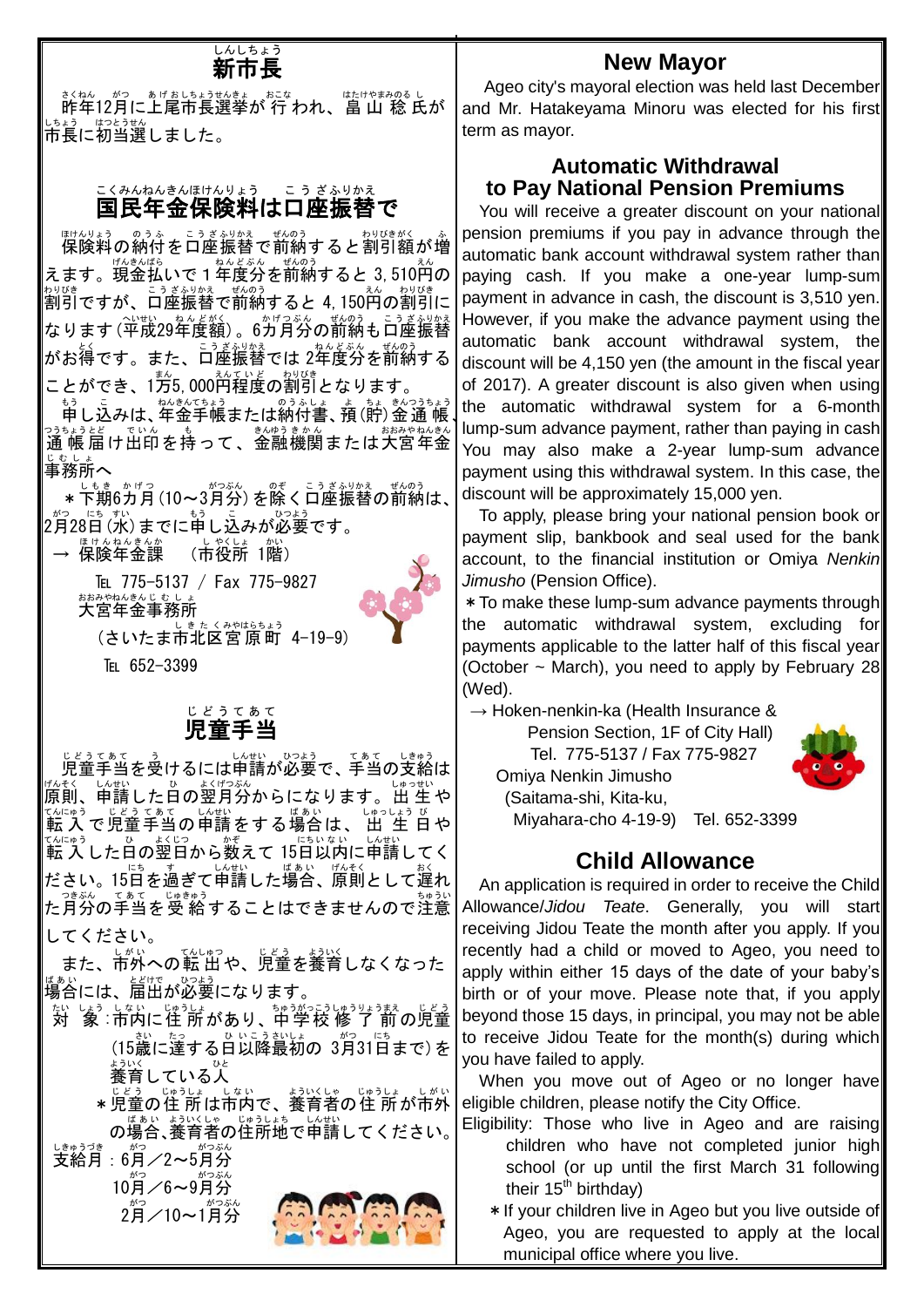\* 平成29年6月の更新手続きが済んでいない場合は、 2月 がつ 定期 ていき 支給 しきゅう を受 う け取 と ることができませんので、速 すみ や かに手続きしてください。10月に定期支給があった人 は、手続 てつづ き済 す みです。

→ 孒ども支援課(市役所 5階)

TEL 775-5120 / Fax 774-5342



#### 学童 保育所 がくどう ほ い く じ ょ

平成 へいせい 30年 ねん 4月 がつ から子 こ どもを学童 がくどう 保育所 ほいくじょ へ入 い れたい方 かた て、「私」など」。<br>で、転 入 などの事情により、昨年11月に開いた説明会 に出 席 しゅっせき できなかった保護者 ほごしゃ を対 象 たいしょう に、臨時 りんじ の入 所 にゅうしょ #3%い こづ が、 ひ。<br>説明・手続き会を開きます。参加を希望される方は、 あげお学童クラブの会にお問い合わせください。 と き : 3月3日(土) 千前10時から ところ : 青少年センター (上町 2-14-19) → あげお学童クラブの会

TEL 771-6945 / Fax 777-5790

### 予防 接種 よぼう せっしゅ

 麻 ま しん風 ふう しん混合 こんごう ワクチン(2期 き )の接種 せっしゅ は 3月 がつ 31日 にち (土)までは無料ですが、4月1 日以降は自己負担に **なりますので、**多け逃さないようにしましょう。 対 たい しょぅ 〜いせい ねん がつふっかぅまれ 〜いせい ねん がつついたぅぅ<br>「象 : 平成23年4月2 日 生 〜平成24年4月1 日生ま れの子 ども こ も ポ ぼしびょう ☆んぷう ○がしひほけん<br>持ち物:母子手帳、予診 票 (東 西 保健センター、 しんひょう ひがしひし ほけん ☆くししょ しゅっちょうじょ しないじっしいりょうきかん<br>**各支所・ 出 張 所 、市内実施医療機関にあ** ります) もうしこ ちょくせつ じっしいりょうきかん<br>申込み:直 接、実施医療機関 へ → 薄保健センター (緑 丘 2-1-27) TEL 774-1414 / Fax 774-8188

## 。。。。。<br>児童館のイベント

アッピーランド

3月 がつ 3 日 みっか は「ひなまつり」の日 ひ 。「ひなまつり」につ いてのお 話 を聞いた後は、みんなでお祝いしましょ う!

と き: 3月3日(土) 。。。。<br>午後3時~3時40分 アッピーランド  $(\overline{\mathbf{A}}^{\text{max}})$  6-11-25) TEL 779-7030



Payment months: June for February ~ May October for June ~ September February for October ~ January

\*If you did not complete update procedures in June, 2017, you won't be able to receive Jidou Teate to be paid regularly in February. So please complete procedures immediately. If you received the regular payment in October, it means you have completed procedures. → Kodomoshien-ka

(Child Support Section, 5F of City Hall) Tel. 775-5120 / Fax 774-5342



## *Gakudo Hoikusho*

Last November, there were explanatory meetings for residents wishing to enroll their children in Gakudo Hoikusho (after-school day care) for the new school year beginning in April, 2018. If you couldn't attend these meetings because you were not yet a resident of Ageo, or for other reasons, there will be a special meeting where you can receive an explanation on enrollment and register your children. If you wish to attend this meeting, please contact *Ageo Gakudo Club no Kai* (Tel. 771-6945 / Fax 777-5790)*.*

When: March 3 (Sat) from 10:00 a.m.

Where: Seishonen Center (Kami-cho 2-14-19)

## **Vaccinations**

Measles & rubella vaccination (Part 2) will be given to eligible children, free of charge, until March 31(Sat) only. You will be charged starting from April 1. So, don't miss this vaccination opportunity.

- For: Children born between April 2, 2011 and April 1, 2012
- What to bring: Maternal and Child Health Handbook and Doctor's question sheet (available at Higashi and Nishi Hoken Center, City Hall's branch offices and designated medical institutions in Ageo)
- Application: Please contact any of the designated medical institutions
- $\rightarrow$  Higashi Hoken Center

(East Public Health Center, Midorigaoka 2-1-27) Tel. 774-1414 / Fax 774-8188

## **Events in** *Jidokan* **(Children's centers)** *Appy Land*

March 3 is "Hinamatsuri." What is "Hinamatsuri"? Join this event to learn about it, celebrate it and have fun!

When: March 3 (Sat) 3:00 ~ 3:40 p.m.

 $\rightarrow$  Appy Land (Honcho 6-11-25) Tel. 779-7030